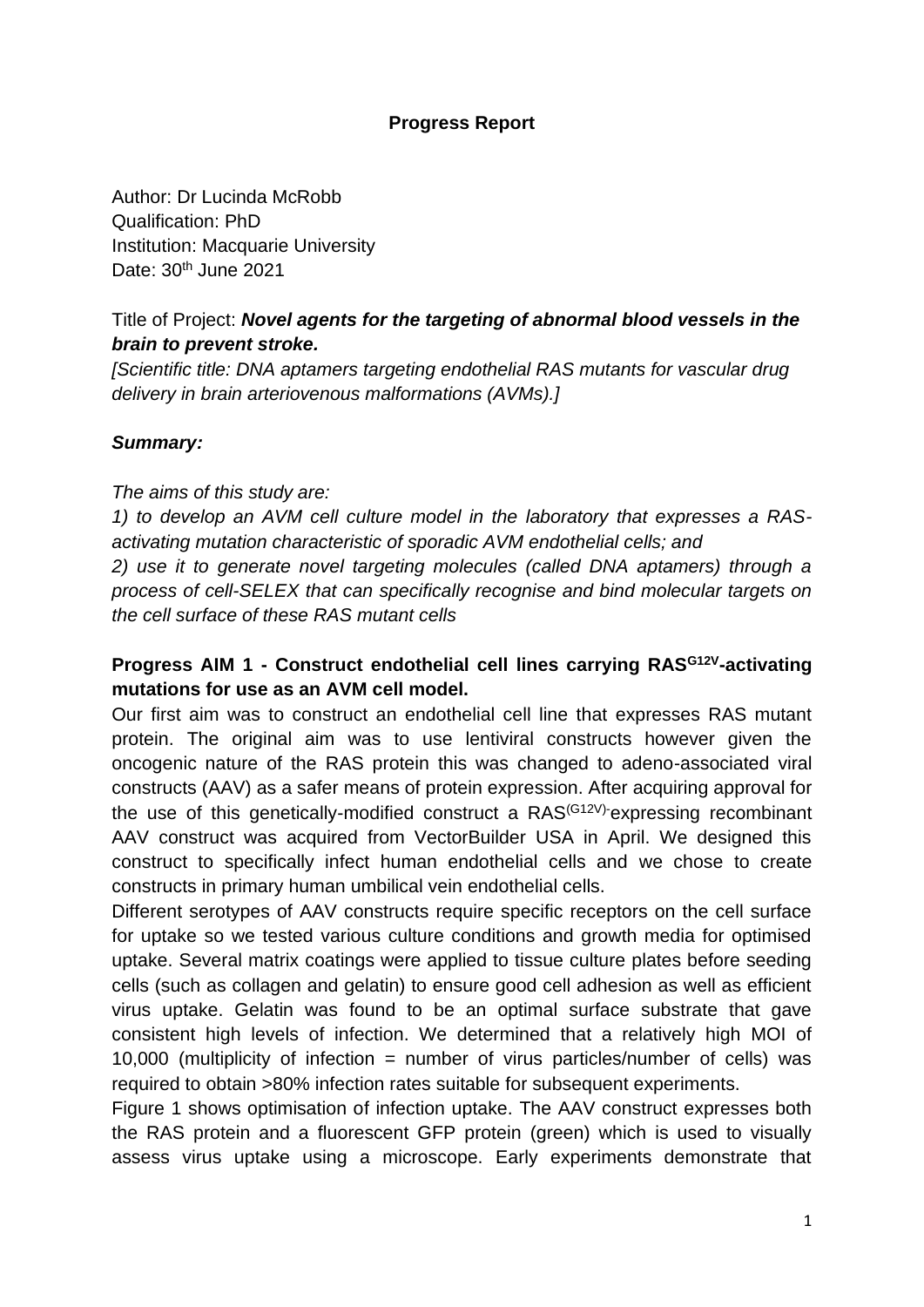infection with either a control or RAS-expressing virus does not cause significant induction of cell death.

Now we have established optimal conditions for infection we are further characterising and validating the cell model before aptamer selection begins. We will perform western blotting and immunofluorescent staining to assess protein expression of the RASG12V mutant specifically. We will also use these techniques to assess downstream activation of RAS-targeted pathways such as ERK and mTOR to validate that the model is acting appropriately. We will assess effects of RAS over-expression on cell proliferation, migration and apoptosis. Once this preliminary characterisation is done within the next month we will commence the cell-SELEX process for DNA aptamer selection on this cell model.

Figure 1: GFP imaging shows successful AAV infection and protein expression in human umbilical vein endothelial cells (HUVEC).



# **Progress AIM 2 - Generate novel targeting molecules (called DNA aptamers) that can specifically recognise and bind molecular targets on the cell surface of these RAS mutant cells.**

While establishing the endothelial RAS cell model we have also been establishing the necessary protocols in the laboratory for DNA aptamer enrichment through cell-SELEX. The cell-SELEX process for high-affinity aptamer selection is shown in Fig. 2A. A pool of random DNA aptamers is enriched through repetitive rounds of selection on cells expressing the desired phenotype eg RAS stimulated proteins. As the RAS model has taken time to establish, we commenced work on optimising the PCR protocols for cell-SELEX selection using irradiated cells instead.

This process is more complex than standard PCR protocols as amplification of random pools tends to result in the accumulation of non-specific PCR products that interfere with selection. We have optimised the PCR amplification with two different DNA polymerases and by modifying parameters such as magnesium, annealing temperature, template concentration, extension time and cycle number, have been able to reproducibly amplify the heterogeneous pools between each cell selection round (Fig. B). We have also optimised protocols for the restoration of singlestranded DNA from the double-stranded PCR products through streptavidin-agarose bead enrichment to allow creation of next DNA aptamer pool for cell incubation and selection (Fig. 2C). To date we have performed 3 rounds of complete selection on the irradiated cells using non-irradiated cells as the negative selection step. This work to optimise protocols allows us to start directly on aptamer selection once the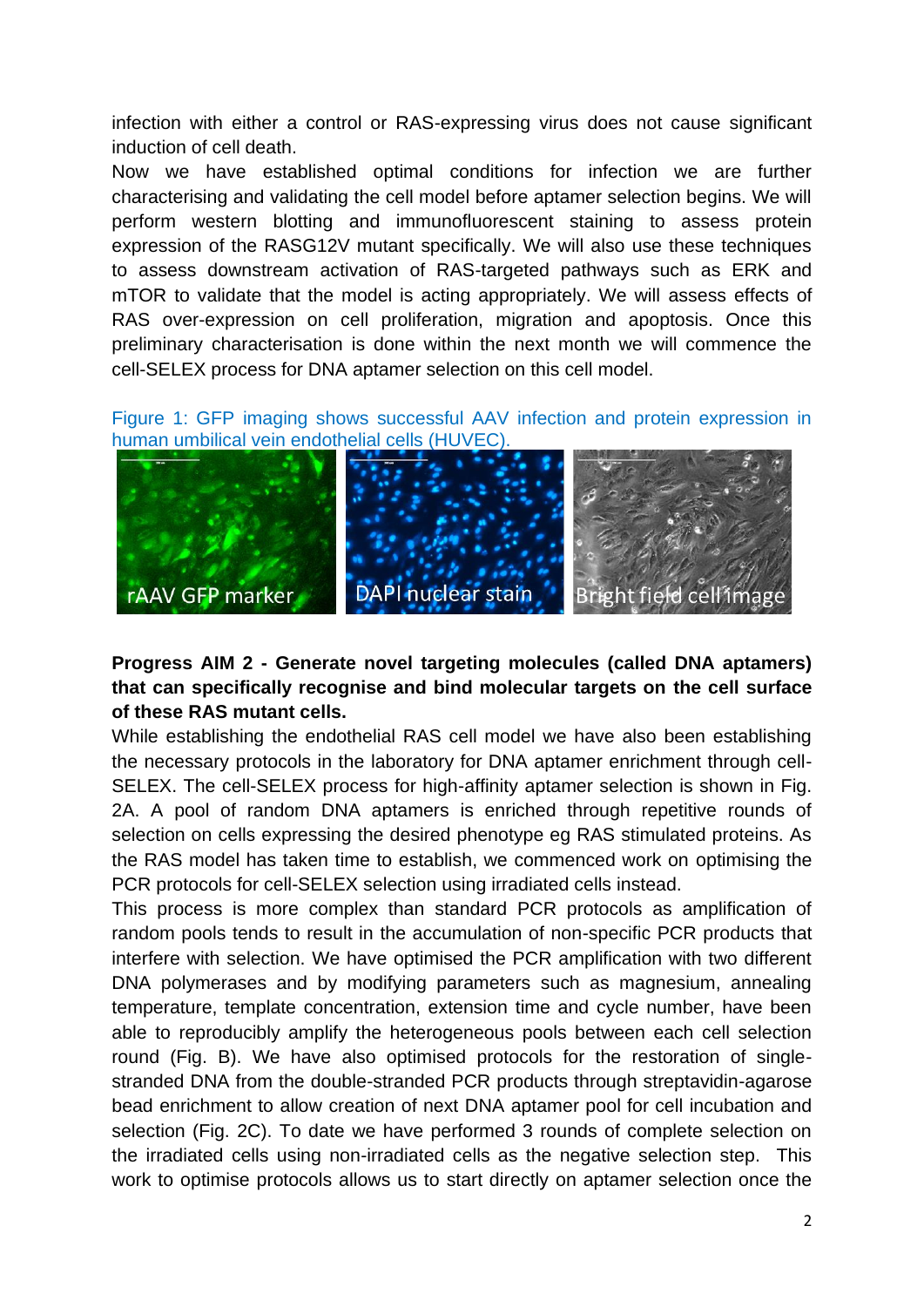RAS model is fully validated but will also be continued to search for potential aptamers suitable for binding radiation markers in brain AVMs.



### Fig. 2 Aptamer enrichment using cell-SELEX

\*non-specific bands

## *Hypothesis vs Findings*

*Hypothesis:* We hypothesised that we could create endothelial cells expressing constitutive RAS as a cell model of brain AVMs and use them to enrich DNA aptamers as targeting agents.

*Findings:* So far we have been able to design adenoviral constructs and have demonstrated that they can efficiently infect primary human endothelial cells. We have optimised the conditions for PCR amplification of complex DNA aptamer pools in cell-SELEX. We have applied this to selection on irradiated cells while we await final validation of the RAS-expression cell model.